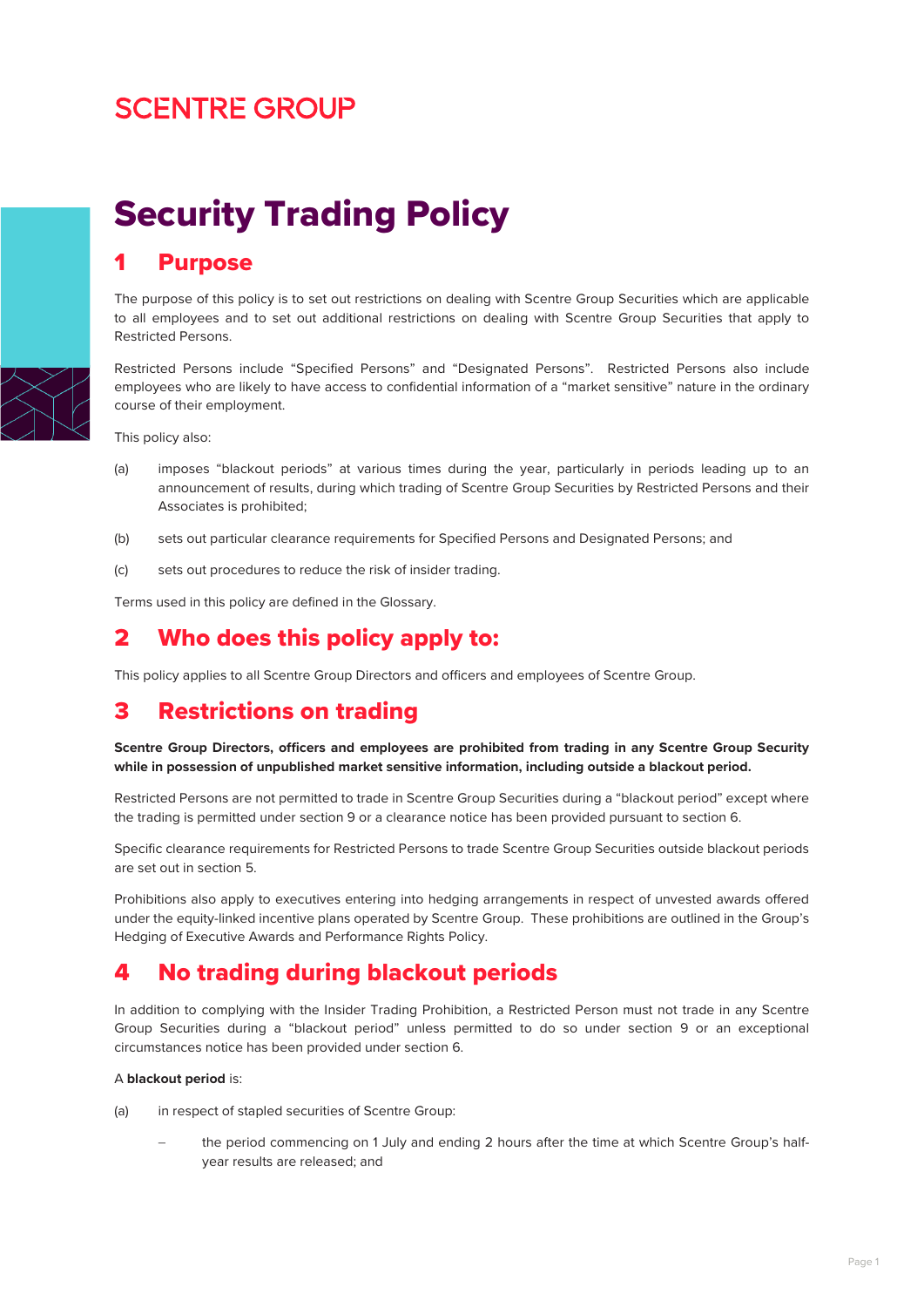

- the period commencing on 1 January and ending 2 hours after the time at which Scentre Group's full year results are released, and
- (b) in respect of units in the Carindale Property Trust:
	- the period commencing on 1 January and ending 2 hours after the time at which after Carindale Property Trust's half-year results are released; and
	- the period commencing on 1 July and ending 2 hours after the time at which after Carindale Property Trust's full year results are released.

A blackout period also includes an extension to a blackout period, and any additional period, as specified by the Board.

In addition, the Chief Executive Officer has discretion to impose ad hoc restrictions on certain employees at times when matters subject to ASX Listing Rule 3.1A are being considered by those employees who are directly involved in, or have knowledge of such matters (that is, potentially market sensitive matters that are not required to be disclosed immediately to the market under ASX Listing Rule 3.1 because of the exception in ASX Listing Rule 3.1A).

The provisions of section 6 apply to any request to trade in a blackout period.

# 5 Specified Persons and Designated Persons trading outside a blackout period

#### 5.1. Specified Persons

Specified Persons may only trade in Scentre Group Securities outside a blackout period if they have received prior written consent from the Nomination Committee.

A Specified Person must complete a Securities Dealing Request Form to request clearance to trade in Scentre Group Securities outside a blackout period and send the request to the Company Secretary.

The Company Secretary will arrange for the request to be sent to members of the Nomination Committee for their consideration and, if considered appropriate, consent. The consent of at least two members of the Nomination Committee must be obtained before a Specified Person can trade outside a blackout period (and if the Specified Person who wishes to trade is on the Nomination Committee, the two members must exclude the Specified Person).

#### 5.2. Designated Persons

Designated Persons may only trade in Scentre Group Securities outside a blackout period if they have received prior written consent from the Chief Executive Officer.

A Designated Person must complete a Securities Dealing Request Form to request clearance to trade in Scentre Group Securities outside a blackout period and send the request to the Company Secretary.

The Company Secretary will arrange for the request to be sent to the Chief Executive Officer for his or her consideration and, if considered appropriate, consent. The consent of the Chief Executive Officer must be obtained before a Designated Person can trade outside a blackout period.

#### 5.3. Clearance to trade

A response to a request for clearance to trade will be provided within two business days of the Company Secretary receiving the request, provided that:

- any clearance notice can be given or refused by the Clearance Officer in their discretion;
- − clearance to trade will not be given where the request to trade is based on considerations of a short-term or speculative nature;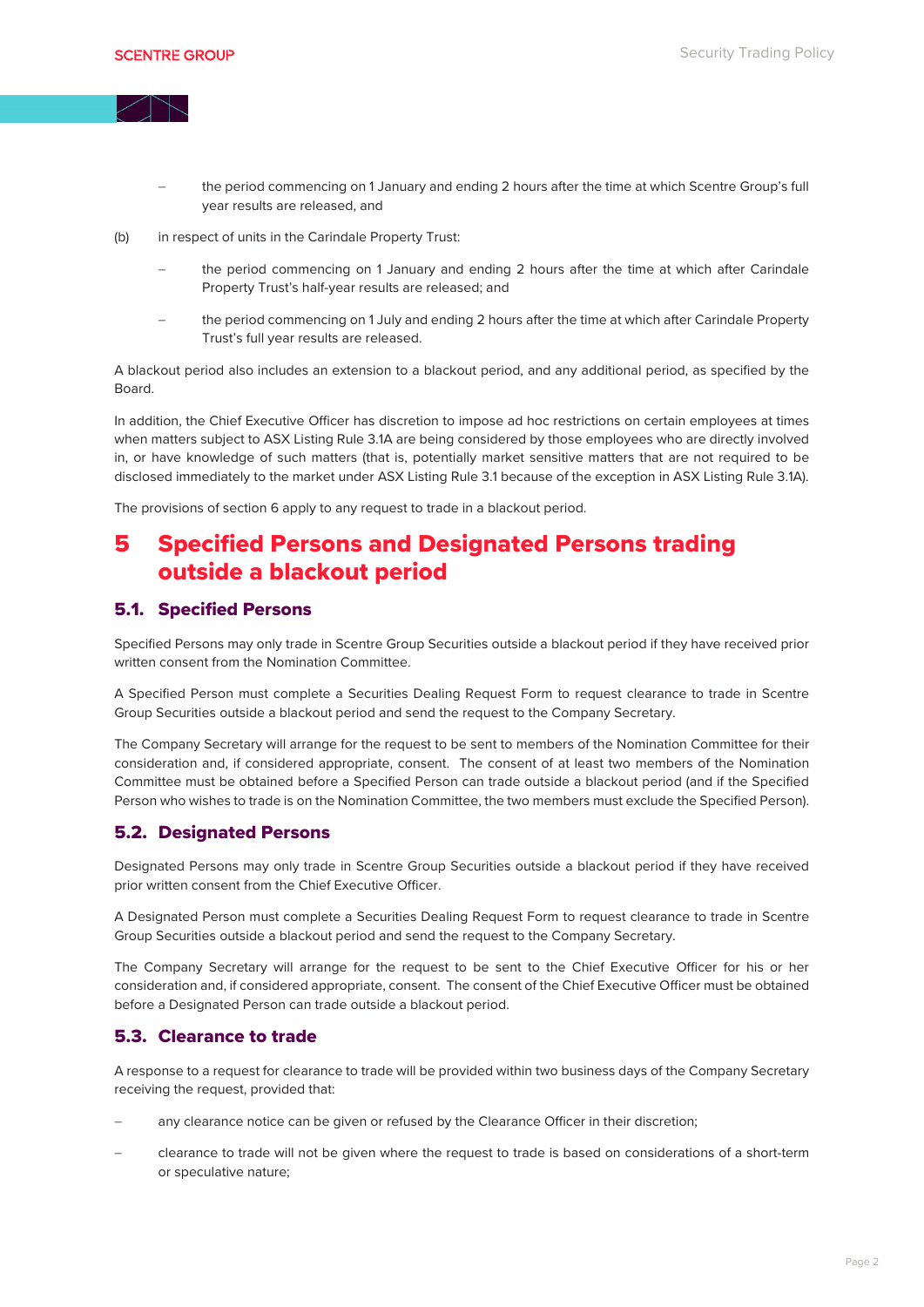

- the decision to refuse clearance is final and binding on the person seeking clearance; and
- − if the clearance to trade is refused, the person seeking clearance must keep that information confidential.

A Specified Person or Designated Person who receives clearance to trade in Scentre Group Securities must complete the trade within three business days of the clearance being received, and fresh approval must be sought for any trades after this clearance period. Once the trade has occurred, the Specified Person or Designated Person must notify the Company Secretary within two business days of the trade occurring and, in relation to Scentre Group Directors, within sufficient time for a notice under Listing Rule 3.19A to be prepared and announced to the ASX.

# 6 Clearance notices in exceptional circumstances

- (a) A clearance to trade ("**exceptional circumstances notice**") may be given to a Restricted Person, who is not in possession of unpublished market sensitive information, during a blackout period if he or she is in severe financial hardship, or is the subject of a court order or court enforceable undertaking or where there are other exceptional circumstances.
- (b) The decision to issue an exceptional circumstances notice to a Restricted Person can only be made by a Clearance Officer.
- (c) An exceptional circumstances notice may only be given in respect of the sale (but not purchase) of Scentre Group Securities.
- (d) A person may be in severe financial hardship if he or she has pressing financial commitments that cannot be satisfied otherwise than by selling the relevant Scentre Group Securities. A tax liability would not normally constitute severe financial hardship unless the person has no other means of satisfying the liability. A circumstance may be considered exceptional if the person in question is required by a court order to transfer or sell the Scentre Group Securities or there is some other overriding legal or regulatory requirement for that person to do so.
- (e) If a Clearance Officer has any doubt in issuing an exceptional circumstances notice, they should exercise the discretion with caution.
- (f) Where a request involves the consideration of exceptional circumstances justifying a sale of Scentre Group Securities as the only reasonable course of action, particulars of those exceptional circumstances must be provided with the relevant clearance request. Scentre Group may be required to notify the nature of such exceptional circumstances to ASX.
- (g) A response to a request for clearance to trade in Scentre Group Securities in exceptional circumstances must be considered and given as soon as reasonably practicable to the relevant Restricted Person in writing, provided that:
	- (i) any exceptional circumstances notice can be given or refused by the Clearance Officer in their absolute discretion without giving reasons;
	- (ii) an exceptional circumstances notice can be withdrawn if new information comes to light or there is a change in circumstances;
	- (iii) any decision to refuse clearance is final and binding on the person seeking clearance; and
	- (iv) if the clearance to trade is refused, the person seeking clearance must keep that information confidential.
- (h) A Restricted Person who receives an exceptional circumstances notice must complete the trade within three business days of the clearance being received. Once the trade has occurred, the Restricted Person must notify the Company Secretary within two business days of the trade occurring.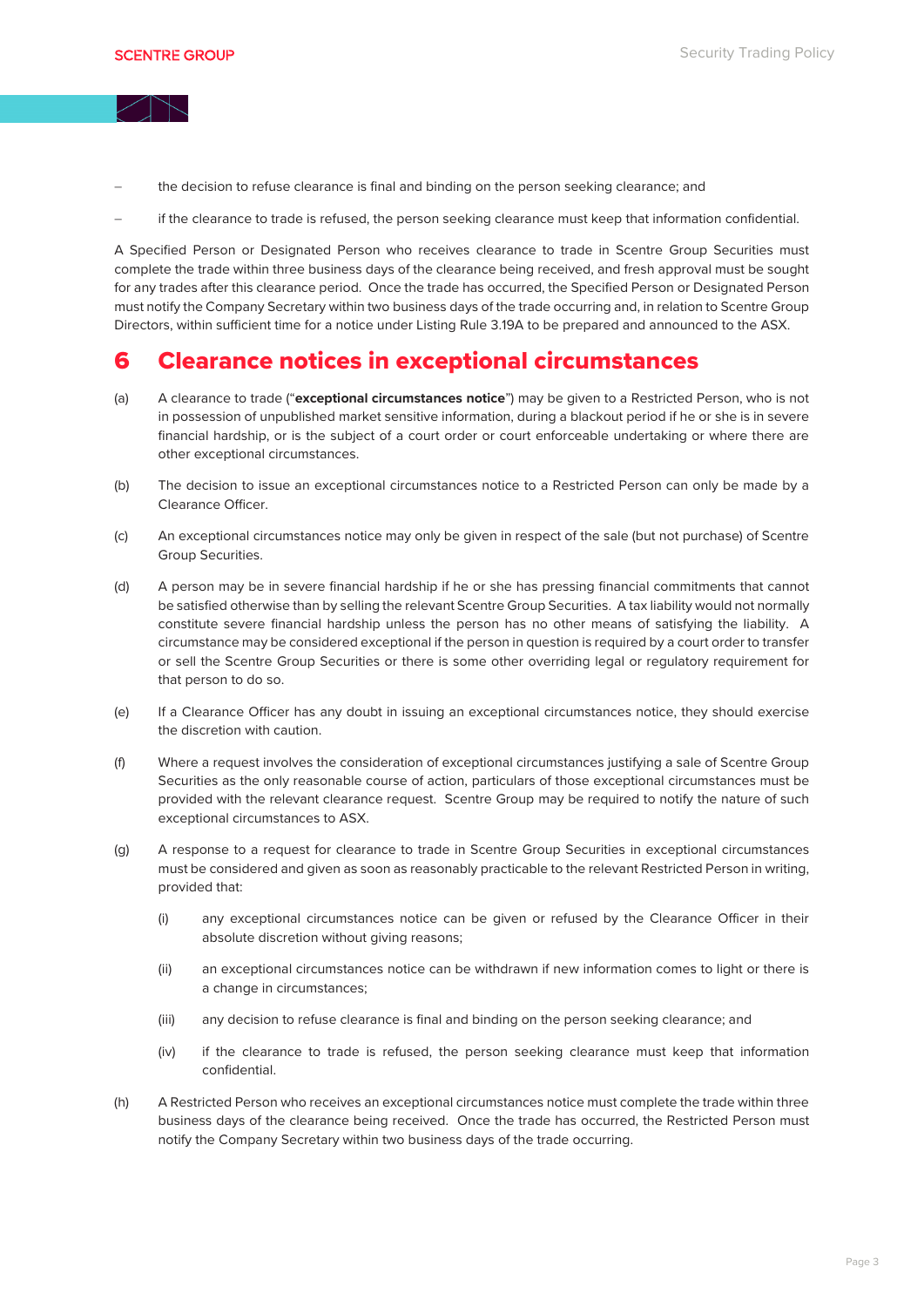### 7 Effect of clearance

- (a) A clearance to trade given under this policy confirms that the proposed dealing by the Restricted Person is within the terms of this policy but does not otherwise constitute an endorsement by Scentre Group or the Clearance Officer for the proposed dealing.
- (b) Even if a clearance to trade is granted, a Restricted Person remains personally responsible for their investment decisions and assessing whether the Insider Trading Prohibition applies to them.

### 8 Extension of policy to Associates

- (a) The restrictions set out in this policy apply to:
	- (i) the immediate family of a Restricted Person including spouses, partners and children under the age of 18;
	- (ii) the trustee of a trust or other fiduciary arrangement under which the Restricted Person is a beneficiary; and
	- (iii) any other entity (including family companies, family trusts and personal superannuation funds) over which the Restricted Person or Restricted Person's immediate family member has, or may be expected to have, investment control or influence (including in its capacity as trustee or shareholder or unitholder),

(each an "**Associate**").

- (b) If relevant, a Restricted Person must inform their Associates about this policy and communicate on behalf of their Associates with the relevant Clearance Officer for the purposes of this policy and the Restricted Person must ensure compliance with this policy by its Associates. Restricted Persons must also inform their brokers or financial advisers who have discretion to trade on their behalf that the Restricted Person is restricted from trading Scentre Group Securities under this policy.
- (c) If you are in doubt as to whether a person is an Associate or how this policy applies to them, you should contact the Company Secretary who will make a determination on the issue.

# 9 Excluded trading

Any Restricted Person who wishes to trade under this section other than section 9(b) must obtain the prior written clearance of the relevant Clearance Officer before trading in Scentre Group Securities. Clearance will only be given if the Restricted Person has declared that they do not possess any unpublished market sensitive information or the trading does not, in the opinion of the relevant Clearance Officer, contravene the Insider Trading Prohibition.

The following dealings are excluded from the trading restrictions in sections 3 and 4 but are subject to the Insider Trading Prohibition in sections 12 and 13 of this policy:

- (a) transfers of Scentre Group Securities that are already held by a Restricted Person into a superannuation fund or other saving scheme in which the Restricted Person is a beneficiary;
- (b) indirect or incidental trading that occurs as a consequence of an investment in, or trading in securities of a managed investment scheme, listed investment company, exchange traded fund or similar investment vehicle (other than a vehicle investing only in Scentre Group Securities) that is managed by a third party and that happens to hold as part of its portfolio Scentre Group Securities, and where the assets of that vehicle are invested at the discretion of a third party;
- (c) where a Restricted Person is a trustee, trading in the Scentre Group Securities by that trust provided that the Restricted Person is not a beneficiary of the trust and any decision to trade during the blackout period is taken by the other trustee(s) or by the investment managers independently of the Restricted Person;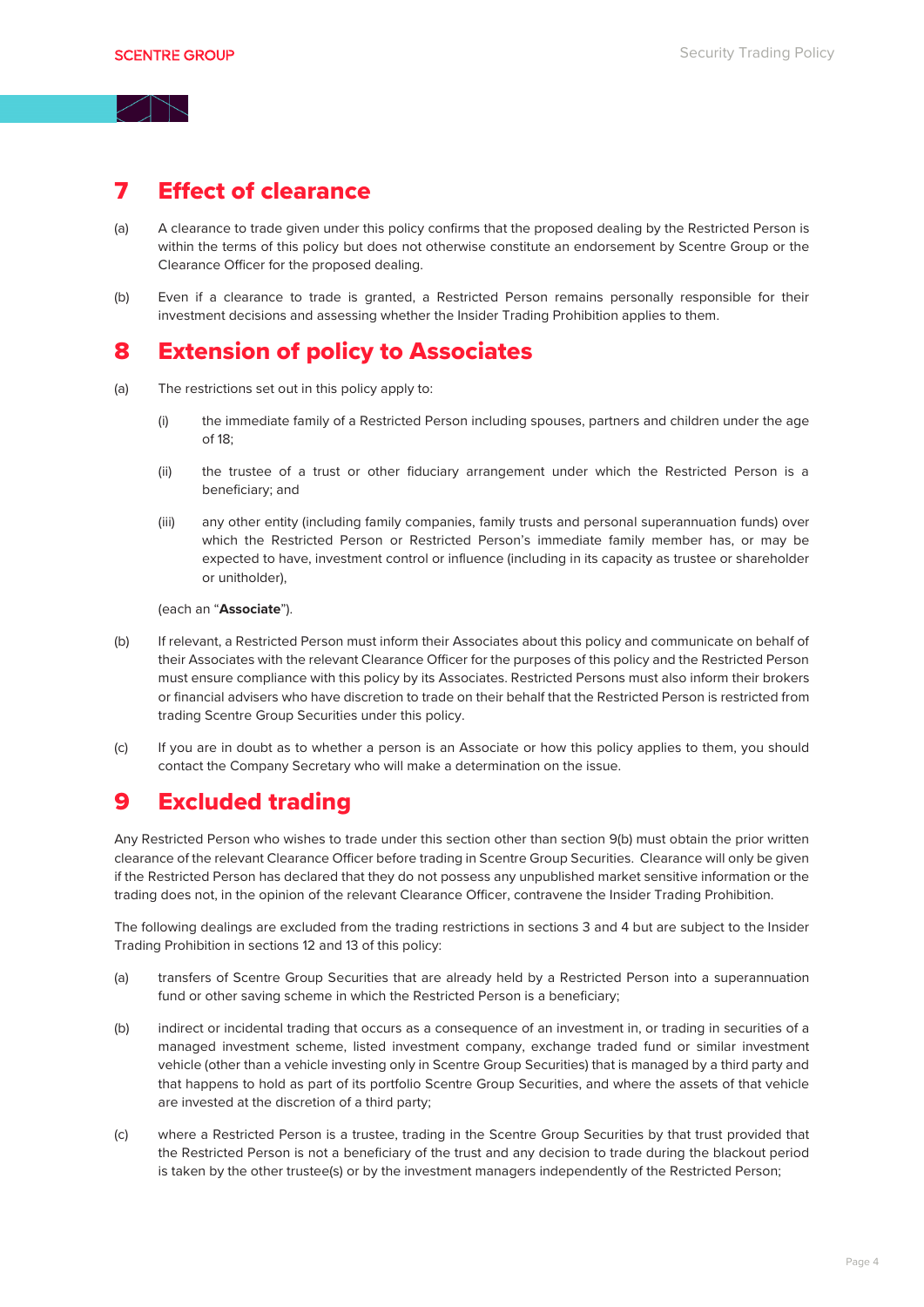

- (d) undertakings to accept a takeover offer, or a disposal of Scentre Group Securities arising from the acceptance of a takeover offer or under a scheme of arrangement;
- (e) participation in, acceptance of, or trading under an offer or invitation made to all or most Scentre Group (or Carindale Property Trust) security holders (as applicable), such as a rights issue, a security purchase plan, a distribution reinvestment plan (where there is a standing election) and an equal access buy-back, where the plan that determines the timing and structure of the offer has been approved by the Board. This includes decisions relating to whether or not to take up the entitlements and the sale of entitlements required to provide for the take up of the balance of entitlements under a renounceable pro-rata issue. In respect of participation in a security purchase plan or distribution reinvestment plan, this is applicable where the Restricted Person did not commence or amend their participation in the plan during a blackout period, and the Restricted Person is not permitted to withdraw during the blackout period (other than in exceptional circumstances);
- (f) a disposal of Scentre Group Securities that is the result of a secured lender exercising their rights. For the avoidance of doubt, in relation to Key Management Personnel, this does not extend to the exercise by a lender of rights under a margin lending arrangement;
- (g) the acquisition (but not the sale) of securities under the Group's Performance Rights Plan where the acquisition is during a blackout period;
- (h) an acquisition or disposal of Scentre Group Securities under a pre-determined investment or divestment plan for which prior written clearance has been provided in accordance with the procedures set out in this policy and where:
	- (i) the Restricted Person did not enter into the plan or amend the plan during the blackout period; and
	- (ii) the trading plan does not permit the Restricted Person to exercise any influence or discretion over how, when, or whether to trade. However, this policy does not allow for the cancellation of a predetermined investment or divestment plan during a blackout period other than in accordance with an exceptional circumstances notice.
- (i) transfers where the beneficial interest in the relevant Scentre Group Securities does not change (e.g. the transfer from one personal security holding to another).

# 10 Performance rights

- (a) The blackout periods may restrict participation in, or the exercise of rights under, the Scentre Group's equitylinked incentive plans. The restrictions also apply in respect of the subsequent trading of Scentre Group Securities to which employees become entitled under those plans. For example, if a performance right vests during a blackout period, the issue or transfer of securities to a Restricted Person may be deferred until after the end of the blackout period.
- (b) Prohibitions also apply to executives participating in the equity-linked incentive plans from entering into hedging arrangements in respect of unvested awards or awards that have vested but are held in a holding lock or otherwise the subject of deferral of delivery offered under the equity-linked incentive plans operated by Scentre Group. These prohibitions are outlined in the Scentre Group's Hedging of Executive Awards and Performance Rights Policy.

# 11 Margin lending, short selling and short term speculative trading

- (a) Restricted Persons may not enter into margin lending arrangements in relation to Scentre Group Securities.
- (b) The above restriction includes all arrangements properly described as margin lending arrangements but does not extend to other types of loan arrangements which may be secured by a security interest granted in respect of Scentre Group Securities. However, if a Restricted Person proposes to enter into any such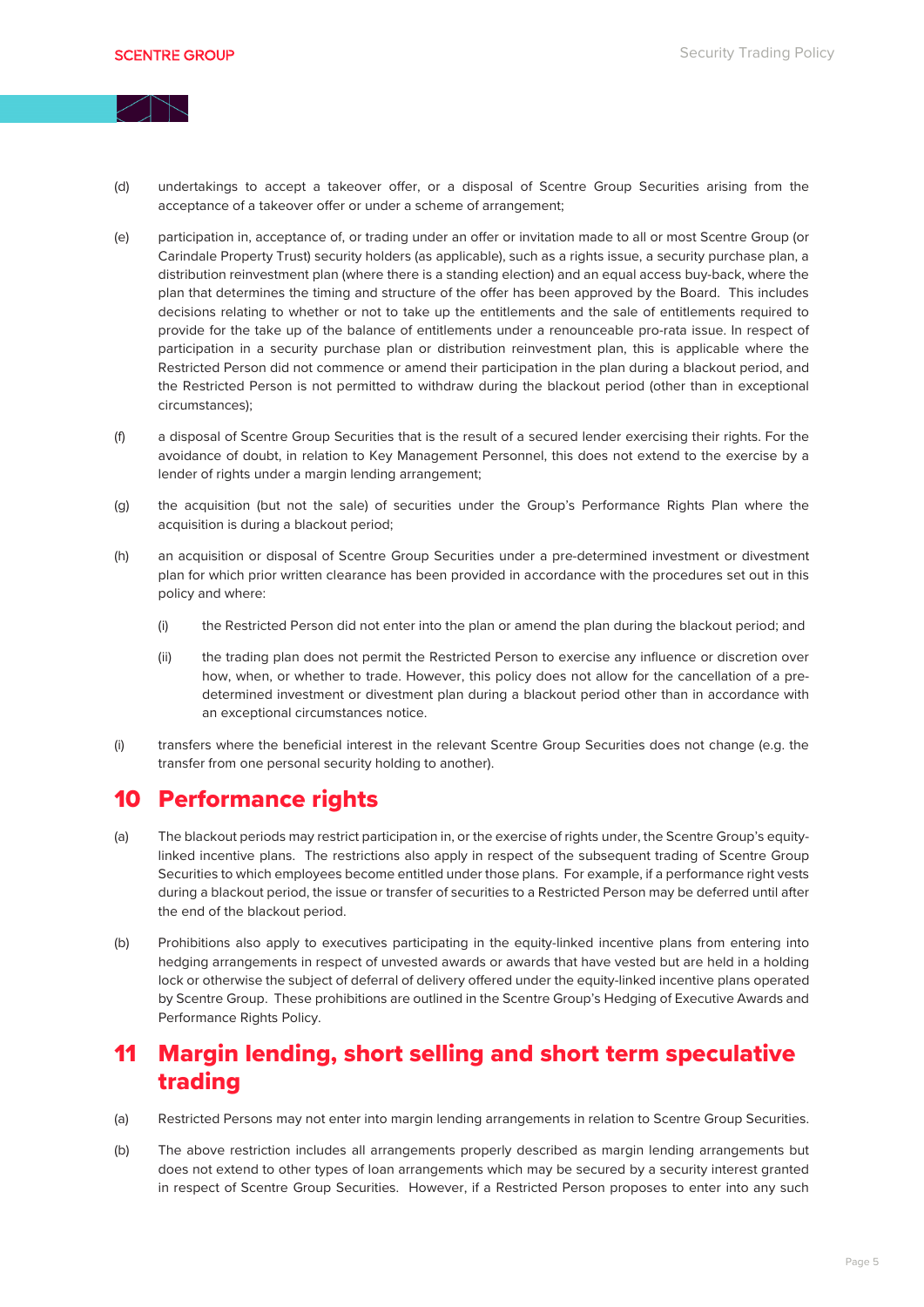

security arrangement they should obtain the prior approval of the Company Secretary prior to entering into any such arrangement. A Restricted Person should also consult with the Company Secretary if they are uncertain as to whether an arrangement is properly classified as a margin lending or security arrangement.

- (c) Restricted Persons must not engage in short selling of Scentre Group Securities.
- (d) Restricted Persons must not engage in short-term or speculative trading in Scentre Group Securities or in derivative or other Financial Products issued over or is respect of Scentre Group Securities. Short-term means in less than a 3-month period.

# 12 What is insider trading?

Insider trading generally refers to dealing in securities while you are in possession of market sensitive information. If you are in possession of market sensitive information you must not:

- (a) deal in (that is, apply for, acquire or dispose of) the relevant securities;
- (b) procure another person to deal in the relevant securities; or
- (c) tip a person to deal in the relevant securities. This involves directly or indirectly communicating, or causing to be communicated, information to any other person if you know, or ought reasonably to know that the persons would or would likely to use the information to deal in the relevant securities,

#### (the "**Insider Trading Prohibition**").

It does not matter how or in what capacity you become aware of the market sensitive information. It does not have to be obtained from Scentre Group to constitute market sensitive information.

You cannot avoid the Inside Trading Prohibition by arranging for a family member or friend to deal in Scentre Group Securities.

The Insider Trading Prohibition applies to everyone (not just Restricted Persons) and applies at all times.

# 13 Market sensitive information

#### 13.1 What is market sensitive information?

Market sensitive information is information which:

- (a) is not generally available; and
- (b) if the information was generally available, a reasonable person would expect it to have a material effect on the price or value of a Scentre Group Security.

Information includes matters of supposition and other matters that are insufficiently definite to warrant being made known to the public. It also includes matters relating to the intentions or likely intentions of a person.

Generally, a reasonable person would be taken to expect information to have a material effect on the price or value of Scentre Group Securities if the information would, or would be likely to, influence persons who commonly invest in Scentre Group Securities in deciding whether or not to buy or sell Scentre Group Securities.

#### 13.2 Examples of market sensitive information

Examples of market sensitive information might include:

- (a) a change in an entity's forecast or expectation;
- (b) a material acquisition or sale;
- (c) a proposed or actual takeover;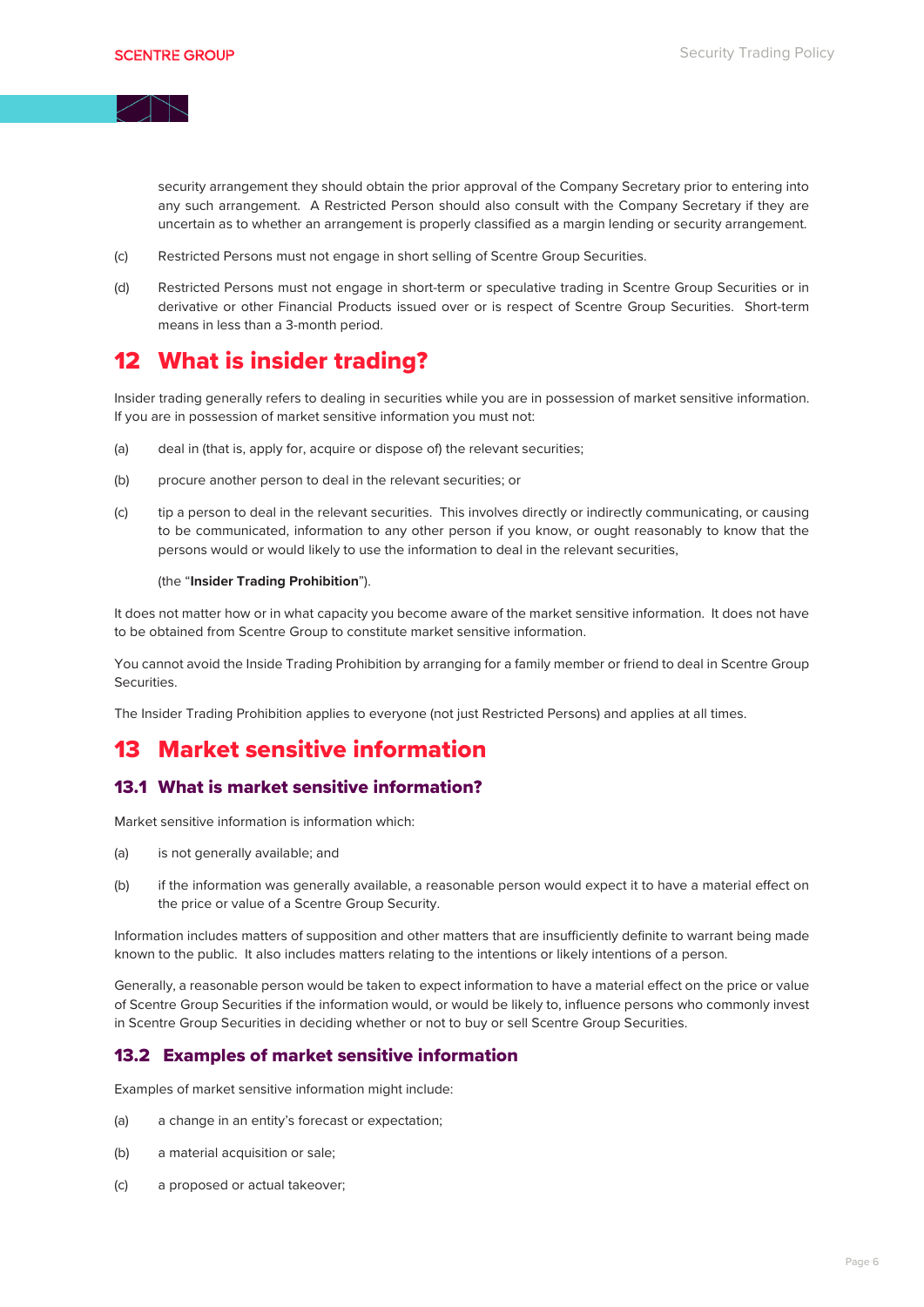

- (d) a proposal or agreement for a merger;
- (e) a proposed dividend or distribution or change in the dividend or distribution policy;
- (f) the development of a new product or service;
- (g) an expansion or contraction of business operations;
- (h) a change in the Scentre Group Directors; and
- (i) senior management changes or developments.

This list is indicative only.

#### 13.3 When is information is generally available?

Information is generally available if:

- (a) it consists of readily observable matter;
- (b) it has been made known in a manner that would, or would be likely to, bring it to the attention of persons who commonly invest in Scentre Group Securities (for example, an announcement to the ASX); and
- (c) since it was made known, a reasonable period for it to be disseminated among such persons has elapsed.

Information is also generally available if it is derived from information that has been made public or it consists of deductions, conclusions or inferences made or drawn from other generally available information.

Scentre Group usually makes information generally available by releasing it to ASX. Scentre Group's continuous disclosure obligations are explained in its Continuous Disclosure and Communications Policy.

Information about Scentre Group that is specifically designed for publication can be used by employees in the ordinary course of carrying out their employment duties. All other information about Scentre Group must be kept confidential in accordance with the Code of Conduct, *Acting with Integrity*.

#### 14 Insider trading: securities in other entities

Scentre Group employees may, during the course of their employment, obtain market sensitive information concerning non Scentre Group Entities (including suppliers, contractors and customers). If a person has market sensitive information relating to a non Scentre Group Entity (for example, a listed entity that is a takeover target, involved in a transaction with Scentre Group or is a customer or supplier to Scentre Group) and that information is not generally available the same restrictions on insider trading apply in relation to the securities of that entity (that is, insider trading is expressly prohibited). Apart from restrictions on insider trading, employees have a duty of confidentiality in relation to information obtained during their employment.

#### 15 Consequences of breach

Breach of the Insider Trading Prohibition could expose a Scentre Group Director or employee to criminal and civil liability. Breach of this policy (irrespective of whether the Insider Trading Prohibition or any other law is breached) will also be regarded by Scentre Group as serious misconduct which may lead to disciplinary action and/or dismissal.

#### 16 Need help with this policy?

If you do not understand any aspect of this policy or are uncertain whether it applies to you or your family or other Associates, please contact the Company Secretary or General Counsel. You may wish to obtain your own legal or financial advice before dealing in Scentre Group Securities.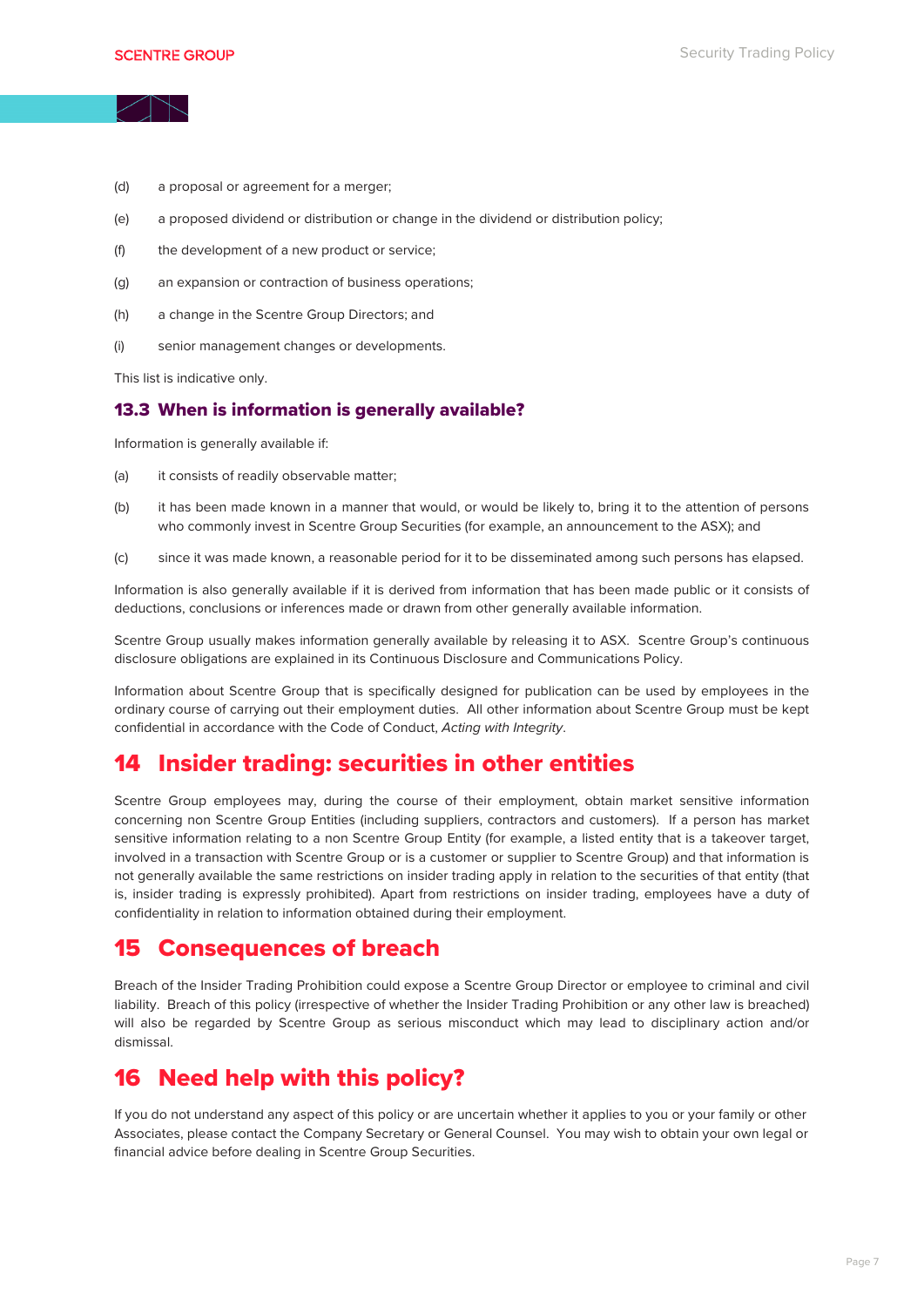# 17 Review of policy

This policy will be reviewed annually by the Board to ensure that it is operating effectively and assess whether any changes are required.

### 18 Related documents

Scentre Group Code of Conduct, *Acting with Integrity*. Continuous Disclosure and Communications Policy. Hedging of Executive Awards and Performance Rights Policy.

#### 19 Glossary

**ASIC** means the Australian Securities & Investments Commission.

**Associates** has the meaning given in section 8.

**ASX** means ASX Limited or the Australian Securities Exchange, as the context requires.

**Board** means the Board of Directors of each of Scentre Group Limited, Scentre Management Limited, RE1 Limited and RE2 Limited.

**"blackout period"** has the meaning given in section 4.

**Clearance Officer** means in relation to:

- − Specified Persons, the Nomination Committee;
- Designated Persons, the Chief Executive Officer, and
- − other Scentre Group employees prescribed as "Restricted Persons", the Chief Financial Officer or Company Secretary.

**Corporations Act** means the Corporations Act 2001 (Cth).

**"deal"** or **"trade"** includes to take part in any transaction associated with buying, selling, acquiring, disposing of, converting or agreeing to do any of those things.

**Designated Persons** means members of the Executive Committee (other than Specified Persons), executive assistants and personal assistants of Specified Persons and members of the Executive Committee, executives and assistants within the legal and secretariat and compliance functions of Scentre Group and any other person notified for the purpose of the policy that they are a Designated Person.

**"exceptional circumstances notice"** has the meaning given in section 6.

**Financial Product** means any financial instrument, including derivatives, options, warrants, futures, forward contracts, swaps and contracts for difference.

**Insider Trading Prohibition** means the prohibition set out in section 12.

**Key Management Personnel** means a Scentre Group Director and any executive named as key management personnel in the Group's remuneration report.

**Nomination Committee** means the Board nomination committee of Scentre Group Limited.

**Restricted Persons** has the meaning given in section 1.

**Specified Persons** means a Scentre Group Director, any executive named as key management personnel in the Group's remuneration report, any Company Secretary and any other person classified as a Specified Person by the Nomination Committee for the purpose of this policy.